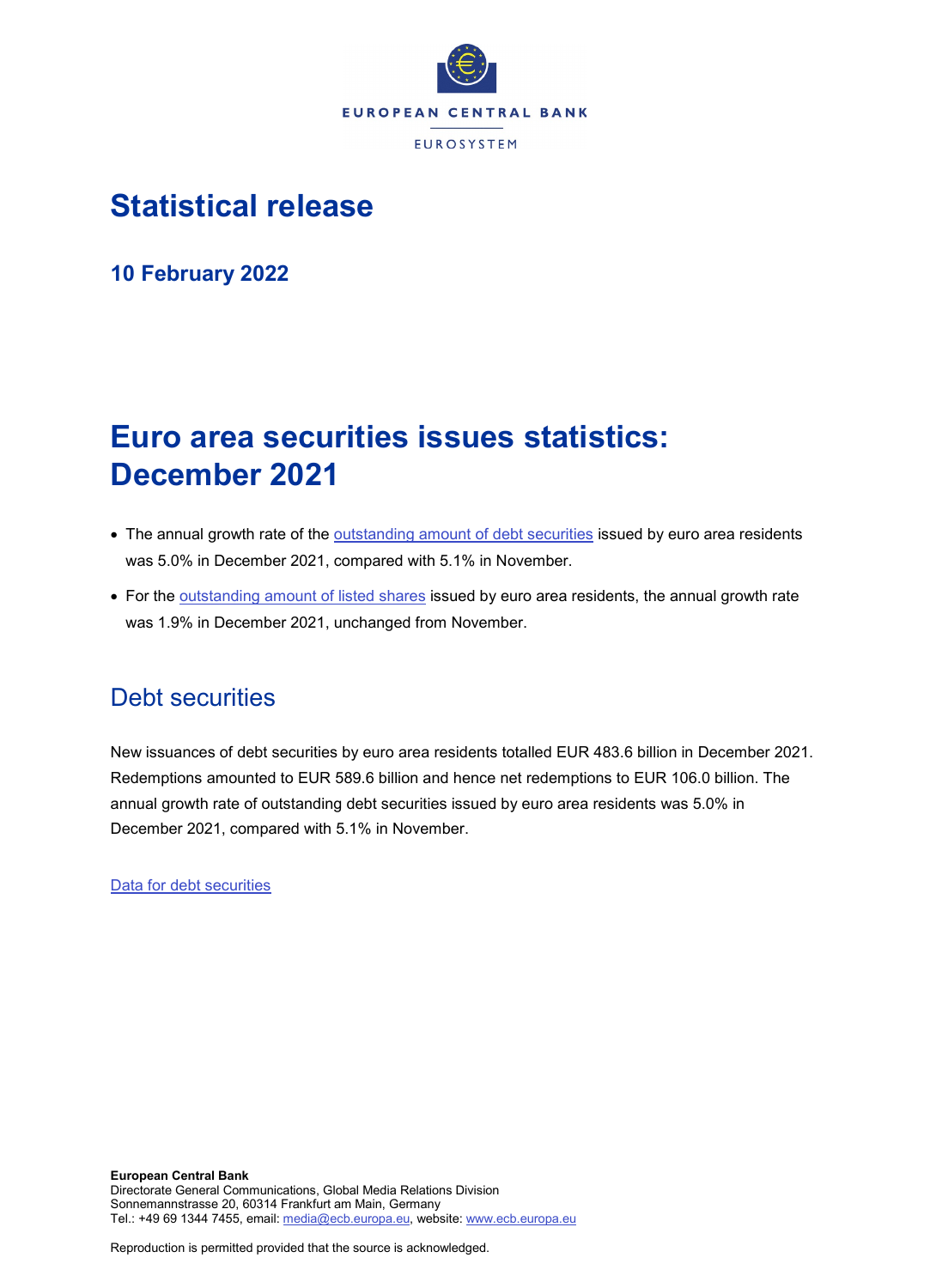#### **Chart 1**

#### Debt securities issued by euro area residents



#### Breakdown by maturity

The annual rate of change of outstanding short-term debt securities was -7.1% in December 2021, compared with -8.0% in November. For long-term debt securities, the annual growth rate was 6.1% in December 2021, compared with 6.3% in November. The annual growth rate of outstanding fixed rate long-term debt securities decreased from 7.0% in November 2021 to 6.7% in December. The annual growth rate of outstanding variable rate long-term debt securities increased from 2.4% in November 2021 to 3.3% in December.

[Data for breakdown by maturity](http://sdw.ecb.europa.eu/browseSelection.do?type=series&q=SEC.M.I8.1000.F33100.N.I.Z01.A.Z%2c+SEC.M.I8.1000.F33200.N.I.Z01.A.Z%2c+SEC.M.I8.1000.F33201.N.I.Z01.A.Z%2c+SEC.M.I8.1000.F33202.N.I.Z01.A.Z&node=SEARCHRESULTS&ec=&oc=&rc=&cv=&pb=&dc=&df=)

### Breakdown by sector

As regards the sectoral breakdown, the annual growth rate of outstanding debt securities issued by non-financial corporations was 5.1% in December 2021, compared with 4.9% in November. For the monetary financial institutions (MFIs) sector, this growth rate was 2.1% in December 2021, compared with 2.2% in November. The annual growth rate of outstanding debt securities issued by financial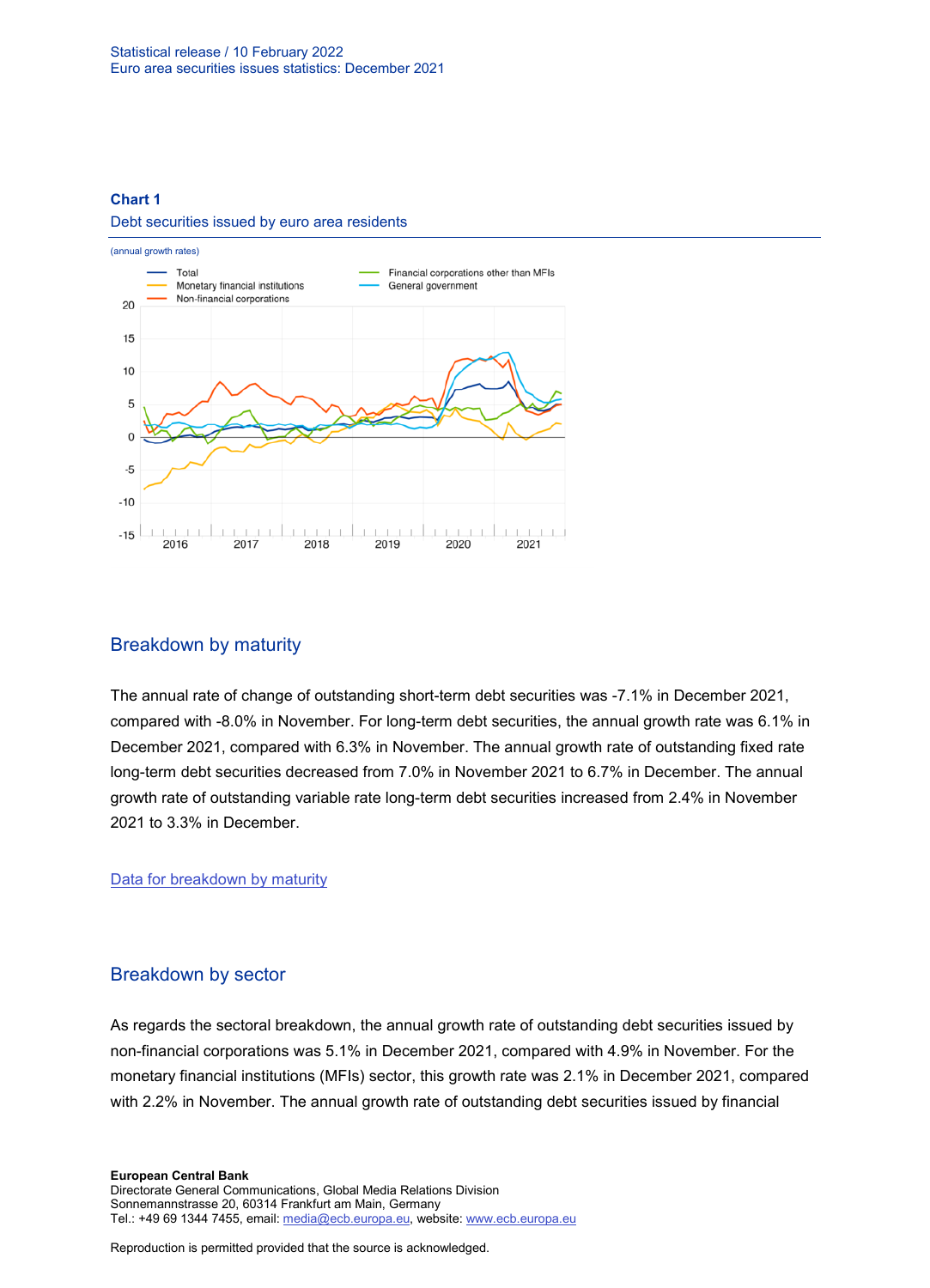corporations other than MFIs decreased from 7.0% in November 2021 to 6.7% in December. For the general government, this growth rate was 5.8% in December 2021, compared with 5.7% in November.

The annual rate of change of outstanding short-term debt securities issued by MFIs decreased from - 2.6% in November 2021 to -4.2% in December. The annual growth rate of outstanding long-term debt securities issued by MFIs was 2.9% in December 2021, compared with 2.8% in November.

[Data for breakdown by sector](http://sdw.ecb.europa.eu/browseSelection.do?type=series&q=SEC.M.I8.1100.F33000.N.I.Z01.A.Z%2cSEC.M.I8.1220.F33000.N.I.Z01.A.Z%2cSEC.M.I8.1235.F33000.N.I.Z01.A.Z%2cSEC.M.I8.1300.F33000.N.I.Z01.A.Z%2cSEC.M.I8.1220.F33100.N.I.Z01.A.Z%2cSEC.M.I8.1220.F33200.N.I.Z01.A.Z&node=SEARCHRESULTS&ec=&oc=&rc=&cv=&pb=&dc=&df=)

### Breakdown by currency

Concerning the currency breakdown, the annual growth rate of outstanding euro-denominated debt securities was 5.8% in December 2021, compared with 5.6% in November. For debt securities denominated in other currencies, this growth rate decreased from 1.4% in November 2021 to 0.3% in December.

[Data for breakdown by currency](http://sdw.ecb.europa.eu/browseSelection.do?type=series&q=SEC.M.I8.1000.F33000.N.I.EUR.A.Z%2cSEC.M.I8.1000.F33000.N.I.Z06.A.Z&node=SEARCHRESULTS&ec=&oc=&rc=&cv=&pb=&dc=&df=)

## Listed shares

New issuances of listed shares by euro area residents totalled EUR 21.6 billion in December 2021. Redemptions amounted to EUR 10.7 billion and hence net issues to EUR 10.9 billion. The annual growth rate of the outstanding amount of listed shares issued by euro area residents (excluding valuation changes) was 1.9% in December 2021, unchanged from November. The annual growth rate of listed shares issued by non-financial corporations was 1.1% in December 2021, unchanged from November. For MFIs, the corresponding growth rate decreased from 2.0% in November 2021 to 1.7% in December. For financial corporations other than MFIs, this growth rate was 5.8% in December 2021, compared with 5.6% in November.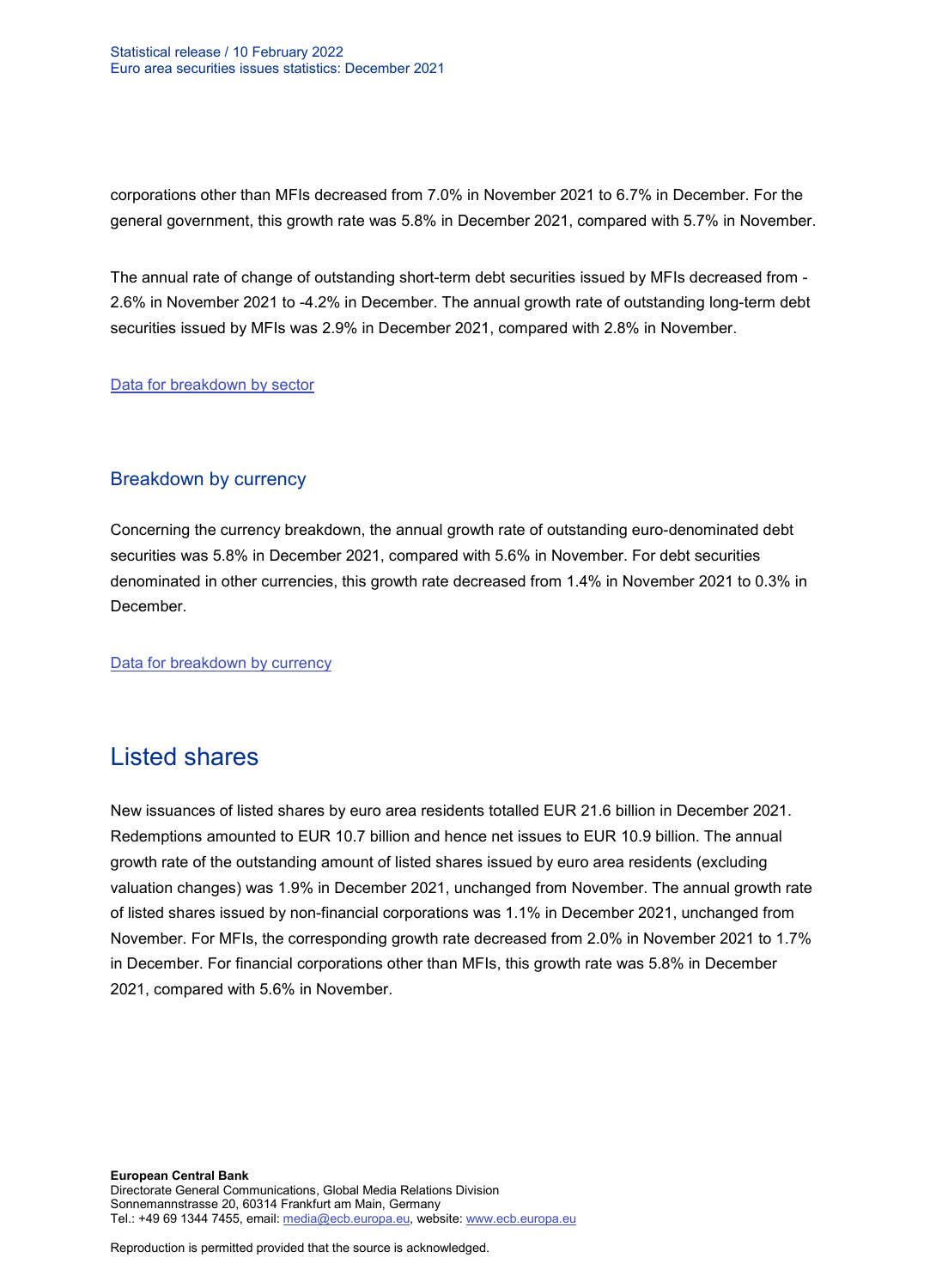### **Chart 2** Listed shares issued by euro area residents



The market value of the outstanding amount of listed shares issued by euro area residents totalled EUR 10,314.4 billion at the end of December 2021. Compared with EUR 8,442.0 billion at the end of December 2020, this represents an annual increase of 22.2% in the value of the stock of listed shares in December 2021, up from 21.7% in November.

#### [Data for listed shares](http://sdw.ecb.europa.eu/browseSelection.do?type=series&q=SEC.M.I8.1000.F51100.M.2.Z01.E.Z%2cSEC.M.I8.1000.F51100.M.3.Z01.E.Z%2cSEC.M.I8.1000.F51100.M.4.Z01.E.Z%2cSEC.M.I8.1000.F51100.M.I.Z01.A.Z%2cSEC.M.I8.1100.F51100.M.I.Z01.A.Z%2cSEC.M.I8.1220.F51100.M.I.Z01.A.Z%2cSEC.M.I8.1235.F51100.M.I.Z01.A.Z%2cSEC.M.I8.1000.F51100.M.1.Z01.E.Z&node=SEARCHRESULTS&ec=&oc=&rc=&cv=&pb=&dc=&df=)

**For queries, please use the** [Statistical information request](https://ecb-registration.escb.eu/statistical-information) **form.**

#### **Notes:**

- Unless otherwise indicated, data relate to non-seasonally adjusted statistics. In addition to the developments for December 2021, this statistical release incorporates minor revisions to the data for previous periods. The annual growth rates are based on financial transactions that occur when an institutional unit incurs or redeems liabilities, they are not affected by the impact of any other changes which do not arise from transactions.
- Hyperlinks in the main body of the statistical release and in annex tables lead to data that may change with subsequent releases as a result of revisions. Figures shown in annex tables are a snapshot of the data as at the time of the current release.

#### **European Central Bank**

Directorate General Communications, Global Media Relations Division Sonnemannstrasse 20, 60314 Frankfurt am Main, Germany Tel.: +49 69 1344 7455, email[: media@ecb.europa.eu,](mailto:media@ecb.europa.eu) website: www.ecb.europa.eu

Reproduction is permitted provided that the source is acknowledged.